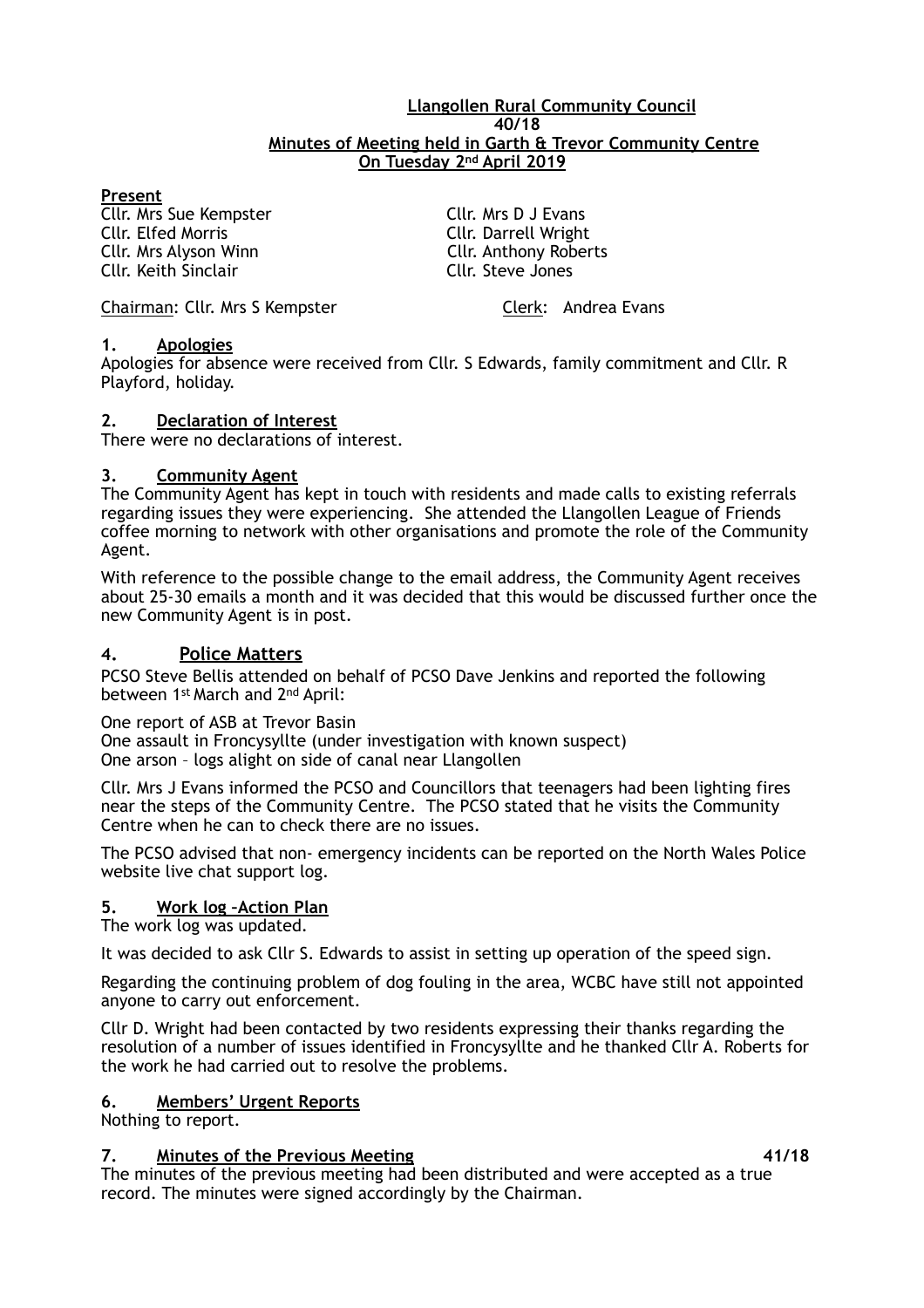# **8. Matters Arising from the Minutes**

Cllr. Sinclair informed members that fourteen staff from McDonalds and about six residents from Froncysyllte had taken part in the litter pick arranged for 14th March in Froncysyllte. McDonalds were also keen to organise an anti-litter poster competition in Fron School.

Cllr A Roberts and Cllr K Sinclair have a meeting arranged with Froncysyllte School where Cllr K Sinclair hoped to have the opportunity to discuss the use of the school field.

# **9. Planning**

Nothing to report.

### **10. Correspondence**

**Welsh Assembly**  Consultation: Consideration of proposal to amend the Public Audit (Wales) Act 2013

**North Wales Police**  New Inspector to Wrexham Rural

### **Planning Aid Wales**

Planning Aid Wales newsletter March 2019

#### **Play Wales**

Free story book available 'Fun in the dungeon' E-bulletin 2nd April 2019

**Keep Britain Tidy**  Great British Spring Clean 22nd March – 23rd April 2019

#### **Ken Skates/Susan Elan Jones**  Surgery poster

### **Llangollen International Musical Eisteddfod**

Thanks for donation and a form to claim two complimentary tickets

The correspondence was made available for perusal by Councillors, and copies had been emailed.

### **11. Footpaths & Roadways**

Nothing to report.

### **12. Projects 2018/2019**

Nothing to report.

### **13. Meetings / Training**

Nothing to report.

#### **14. Noddfa Cemetery**

Nothing to report.

### **15. Playground**

The Clerk is meeting with a representative of HAGS on Thursday 4th April at Garth playground to discuss the zip-wire and the wet-pour under the slide.

The play area at the Community Centre is scheduled to be fixed on 29th April at a cost of £1450 plus VAT.

### **16. Policies**

### **42/18**

After consideration the Council decided to re-adopt the following policies: Code of Conduct WCBC; Standing Orders; Risk Assessment Policy; Financial Regulations; Investment Strategy; Annual Budget (Precept); Data Protection Policy; Social Media Policy; Freedom of Information Policy; Councillors Mileage and Subsistence Allowance; and Complaints Policy.